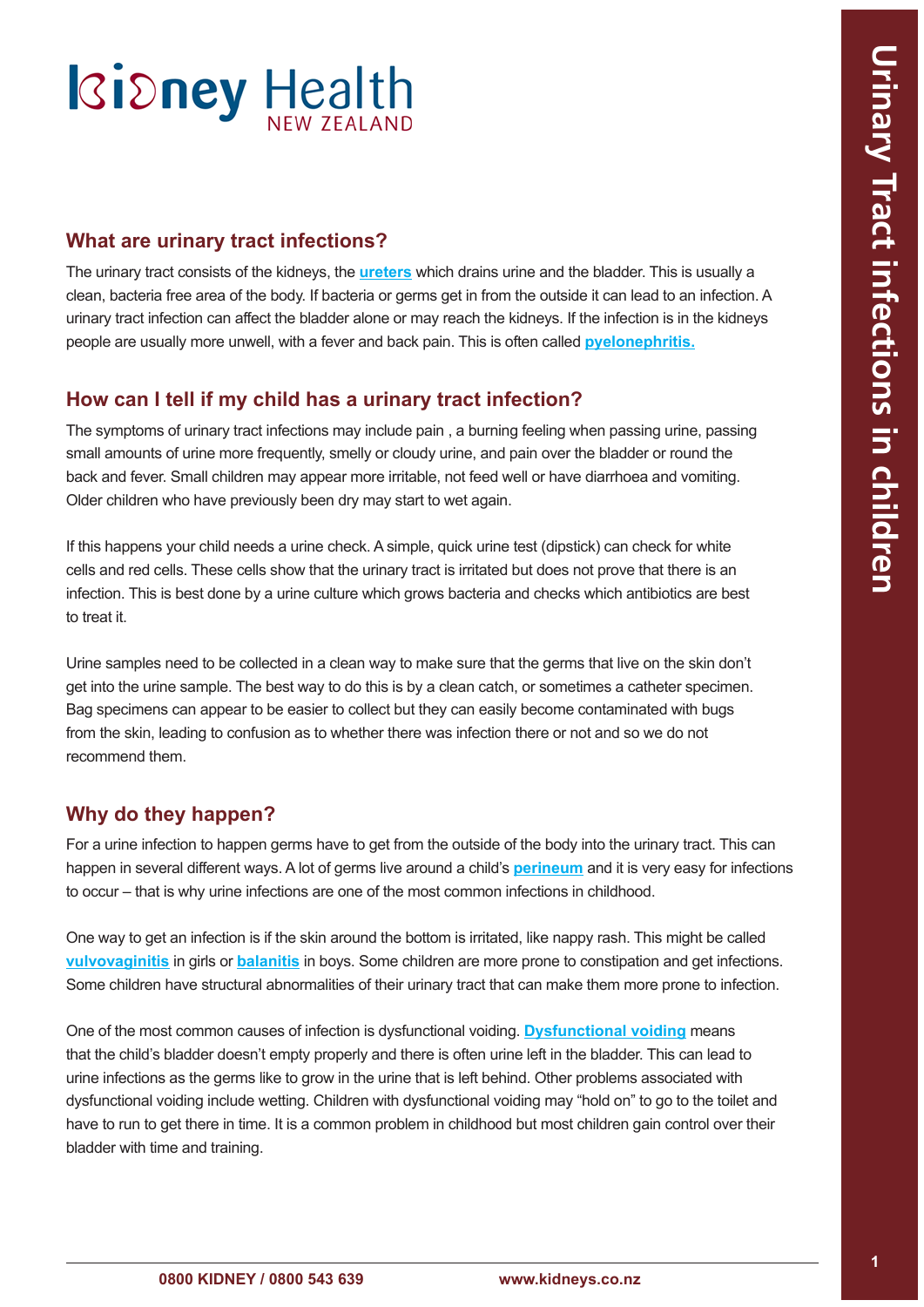### **Ridney Health**

#### **What is the treatment for urine infections?**

Most infections will r be cured with an oral antibiotic treatment. In young babies, or in very sick children they might need to come into hospital to have the medicine.

#### **How do I prevent further infections?**

Making sure that your child drinks well and goes to the toilet regularly is important. This can help to wash away any germs that have got into the bladder, before they lead to infection. Children should go to the toilet very 2-3 hours, and you may be asked to remind them to go. To completely empty the bladder it can help to stay on the toilet and go again a few minutes later. Controlling constipation can also help. If your child gets rashes around their bottom then using a barrier cream (like one for nappy rash) can also help as it is less sore for them to empty their bladder. Making sure that they wipe their bottom properly is important too.

#### **What investigations might my child have?**

The investigations depend on how old the child is, how many infections they are getting and how severe the infections are. Many children,( if they are older and the infection was not too severe), just need an **[ultrasound](#page-2-0)  [scan](#page-2-0)**. This will look at the kidneys, [ureters](#page-2-0) and bladder. They can also look to see if older children empty their bladder fully.

If your child is very young or if there were abnormalities seen on the ultrasound scan they need more detailed scans. These can include one called an **[MCU](#page-2-0)** in which a catheter is put into the bladder and x-rays are taken of the outline of the bladder and ureters to look for blockages or reflux. Other types of scans include **[nuclear](#page-2-0)  [medicines scans](#page-2-0)** which look for signs of damaged kidneys or kidneys that aren't draining properly. Once your child is old enough they can have the test to look for reflux by nuclear medicine scan rather than an MCU.

#### **What does this mean long term for my child?**

Most children have no long term problems from having had infections. Some children who have recurrent infections or bladder problems may be sent to see a Paediatrician (doctor who looks after children at the hospital) or a Urologist ( a surgeon who specialises in problems of the urinary tract).

In most children the tendency for urine infections gets better as they get better bladder control. Some children are helped by long term antibiotics or other medications to stabilise the bladder. A small number of children with reflux may require surgery. This doesn't prevent infections in itself but can make them less severe as the infection is less likely to reach the kidneys.

Sometimes abnormal kidneys are found when investigations are done for urinary tract infections. Sometimes the abnormalities are seen for the first time after **[pyelonephritis](#page-2-0)** but often the kidneys were originally formed this way, and it does not mean that your child has had missed or silent infections. If children are found to have abnormal (**[dysplastic kidneys](#page-2-0)**) then they will need to have regular checks of their blood pressure and their urine for protein. It is especially important for girls to know about any kidney abnormalities as they need to tell their GP or midwife about this should they get pregnant later in life.